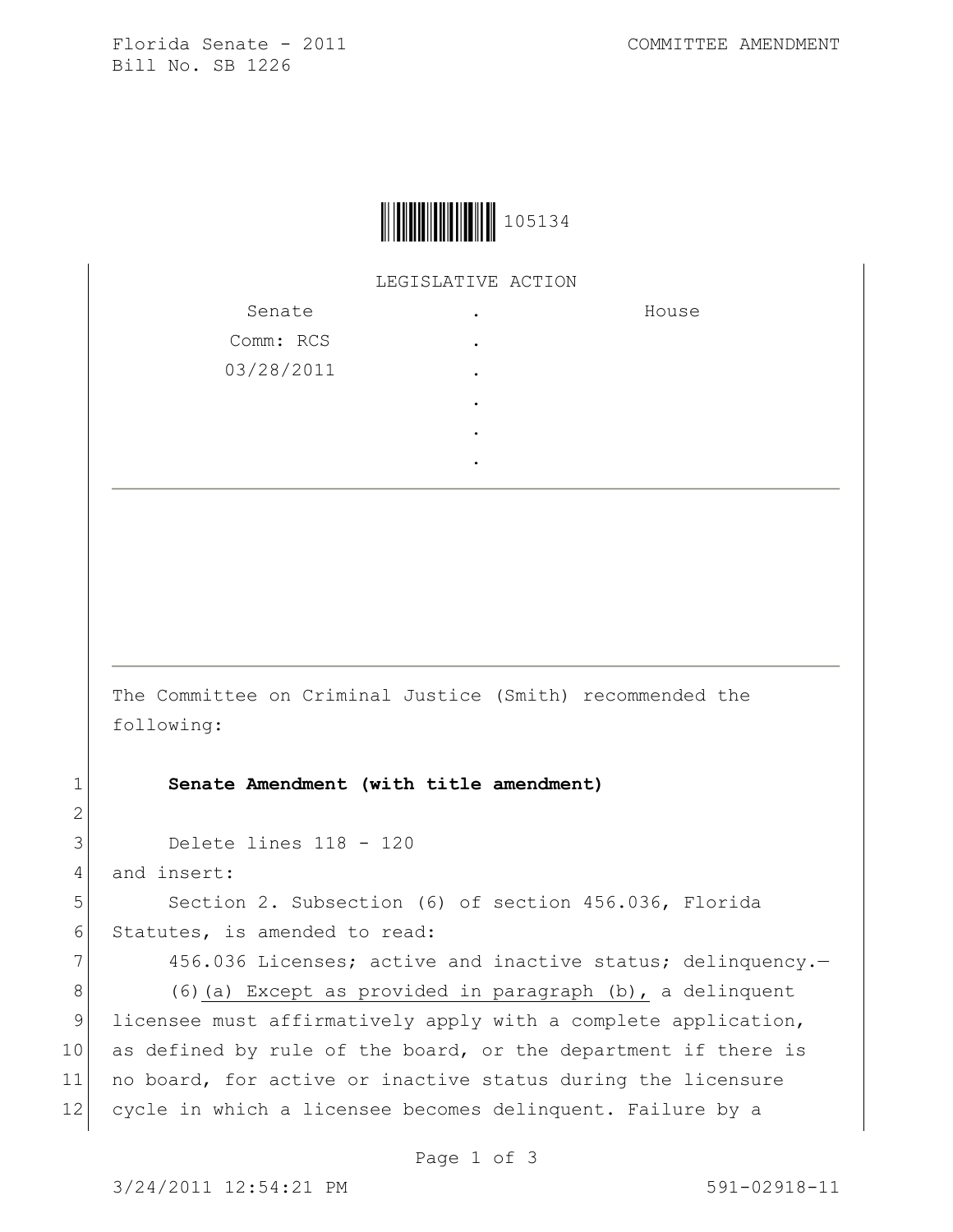Florida Senate - 2011 COMMITTEE AMENDMENT Bill No. SB 1226



 delinquent licensee to become active or inactive before the expiration of the current licensure cycle renders the license 15 null without any further action by the board or the department. Any subsequent licensure shall be as a result of applying for and meeting all requirements imposed on an applicant for new 18 licensure.

19 (b) A delinquent licensee whose license becomes delinquent 20 before the final resolution of a case under s. 456.0635(3) must 21 affirmatively apply by submitting a complete application, as 22 defined by rule of the board, or the department if there is no 23 board, for active or inactive status during the licensure cycle 24 in which the case achieves final resolution by order of the 25 court. Failure by a delinquent licensee to become active or 26 inactive before the expiration of that licensure cycle renders 27 the license null without any further action by the board or the 28 department. Any subsequent licensure shall be as a result of 29 applying for and meeting all requirements imposed on an 30 applicant for new licensure.

31

32 ================= T I T L E A M E N D M E N T ================ 33 And the title is amended as follows:

34 Delete lines 8 - 9

35 and insert:

 practitioner; providing an exception; amending s. 37 456.036, F.S.; requiring a delinquent licensee whose license becomes delinquent before the final resolution 39 of a case regarding Medicaid fraud to affirmatively apply by submitting a complete application for active or inactive status during the licensure cycle in which

Page 2 of 3